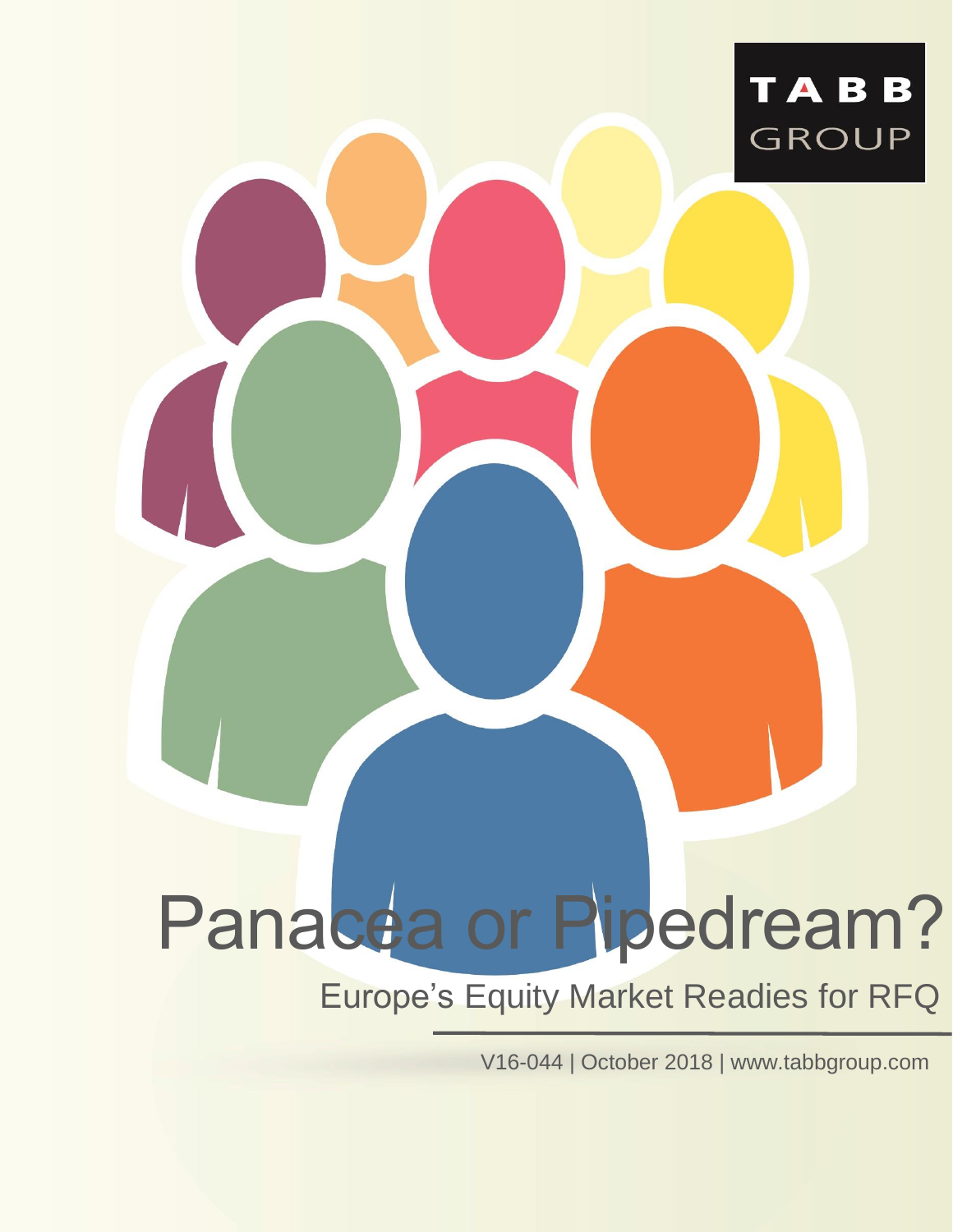# **Table of Contents**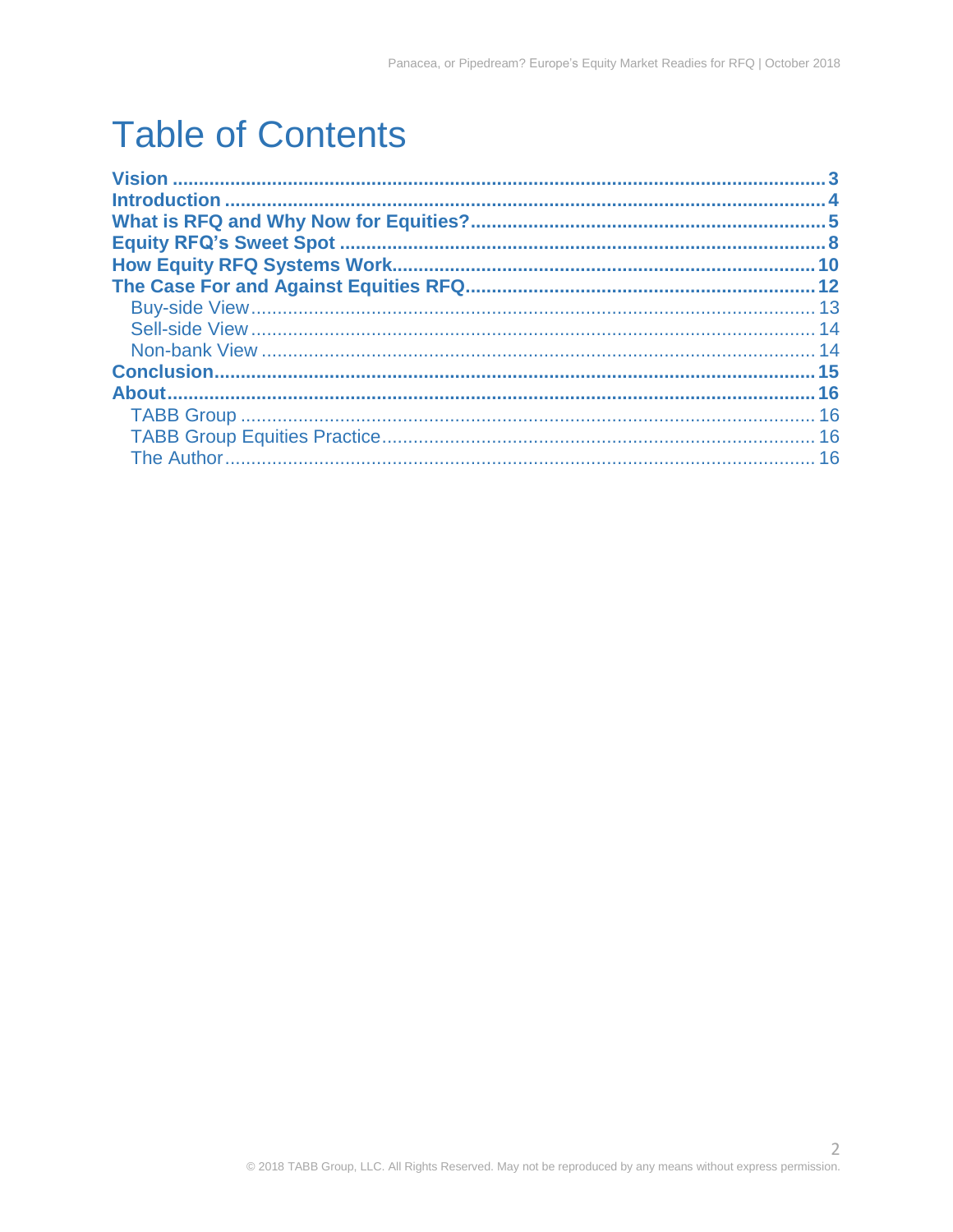### <span id="page-2-0"></span>Vision

Europe's cash equity market is gearing up for the launch of several request-for-quote (RFQ) platforms — a popular method of execution for fixed income, FX, derivatives and ETF instruments. At first glance, the RFQ model seems ill-suited to cash equities, an asset class typically characterised as highly liquid, agency-based and appropriate for electronic, order-book trading.

However, regulatory changes in Europe, particularly the introduction of MiFID II, are promoting riskbased trading in equities, leading brokers and the buy-side to reassess how they deploy and access risk capital.

TABB Group recently spoke with key participants in Europe's equities market, including major sellside, buy-side and market-making firms, including members of the Plato Partnership industry consortium. Our goal was to critically assess the impact and drivers of the RFQ protocol in Europe's equity market. We also considered key functionalities of each of Europe's equity RFQ offerings.

Our key findings were as follows:

- There was strong buy-side support for the adoption of the RFQ protocol, to simplify, automate and enhance the market structure around cash equity risk trading – an area often cited by the buyside trader as having the least governance associated with it.
- Non-bank risk providers, particularly those familiar with the RFQ protocol in European ETFs, also expressed strong support for its extension to cash equities. For them, it represented a MiFID II-compliant channel to deploy risk capital directly to the buy-side.
- Among the sell-side, attitudes were mixed. While the benefits of RFQ from a regulatory and workflow perspective were noted, that was coupled with concern over the potential for information leakage and a deterioration of buy-side relationships. Tier one banks were the most sceptical, expressing a preference for bilateral relationships to deploy risk capital and a reluctance to use RFQ platforms at their outset. Mid-tier banks were more optimistic, citing RFQ as a tool to better distribute their capital and automate parts of high-touch franchises.
- TABB Group's view is that there are many challenges to be overcome for a widespread adoption of the RFQ protocol in cash equities. However, through well-thought-out designs and buy-side support it is likely to become an additive source of medium-sized block liquidity over time, displacing some traditional high-touch/voice trading. RFQ's regulatory palatability compared to certain other MiFID II venues may prove critical to its success. In the longerterm, it could become the buy-side's entry point to a much bigger portion of the equity market, allowing them to take back greater control of their order flow.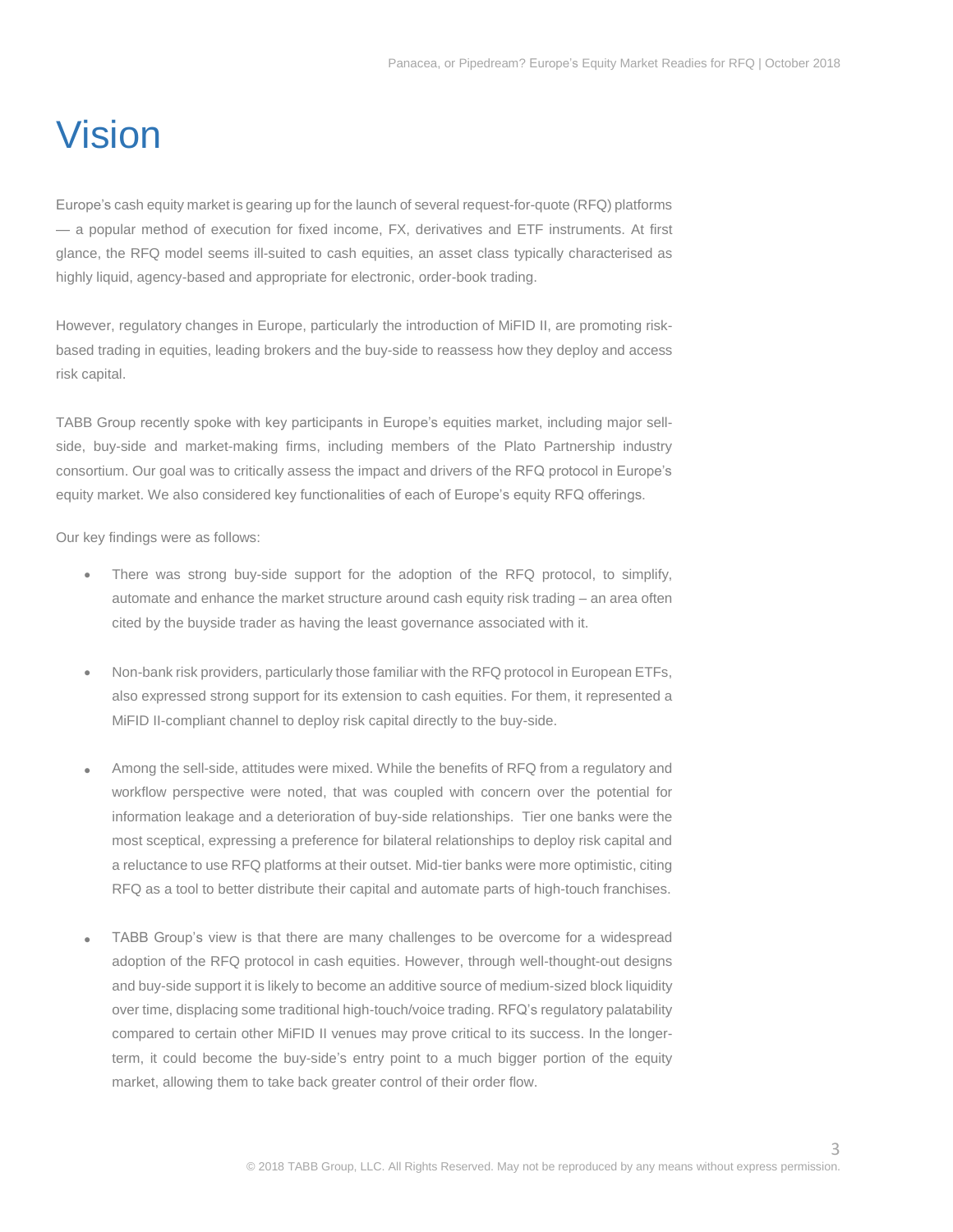## <span id="page-3-0"></span>Introduction

MiFID II has overhauled Europe's equity trading landscape, with the number of venues expanding considerably over the past two years (*see Exhibit 1*). Fragmentation is now one of the most-used adjectives when describing European equity market liquidity. To take advantage of this more complex execution environment - and meet tougher best execution obligations - the buy-side needs to understand the range of tools now at its disposal. This is particularly true of the new electronic RFQ systems that are emerging in Europe's equities market, which offer buy-side traders more direct control over execution compared with traditional liquidity sources.

Designed as a price discovery mechanism for illiquid securities, RFQ has been the dominant trading protocol in fixed income markets for many years. While increasingly used to trade European ETFs, it has not — until now — been widely used for cash equity transactions.

MiFID II has been the major catalyst behind the emergence of RFQ venues in the cash equity space, with its promotion of risk-based trading. RFQ platforms have been launched, or are planning to be set up, by Instinet, the London Stock Exchange Group (LSEG) and via a joint venture between Tradeweb and the Plato Partnership industry consortium.

The challenge for these venues is to create an RFQ structure that fits easily into buy-side equity trading workflows and balances the need to effectively source liquidity whilst limiting information leakage.

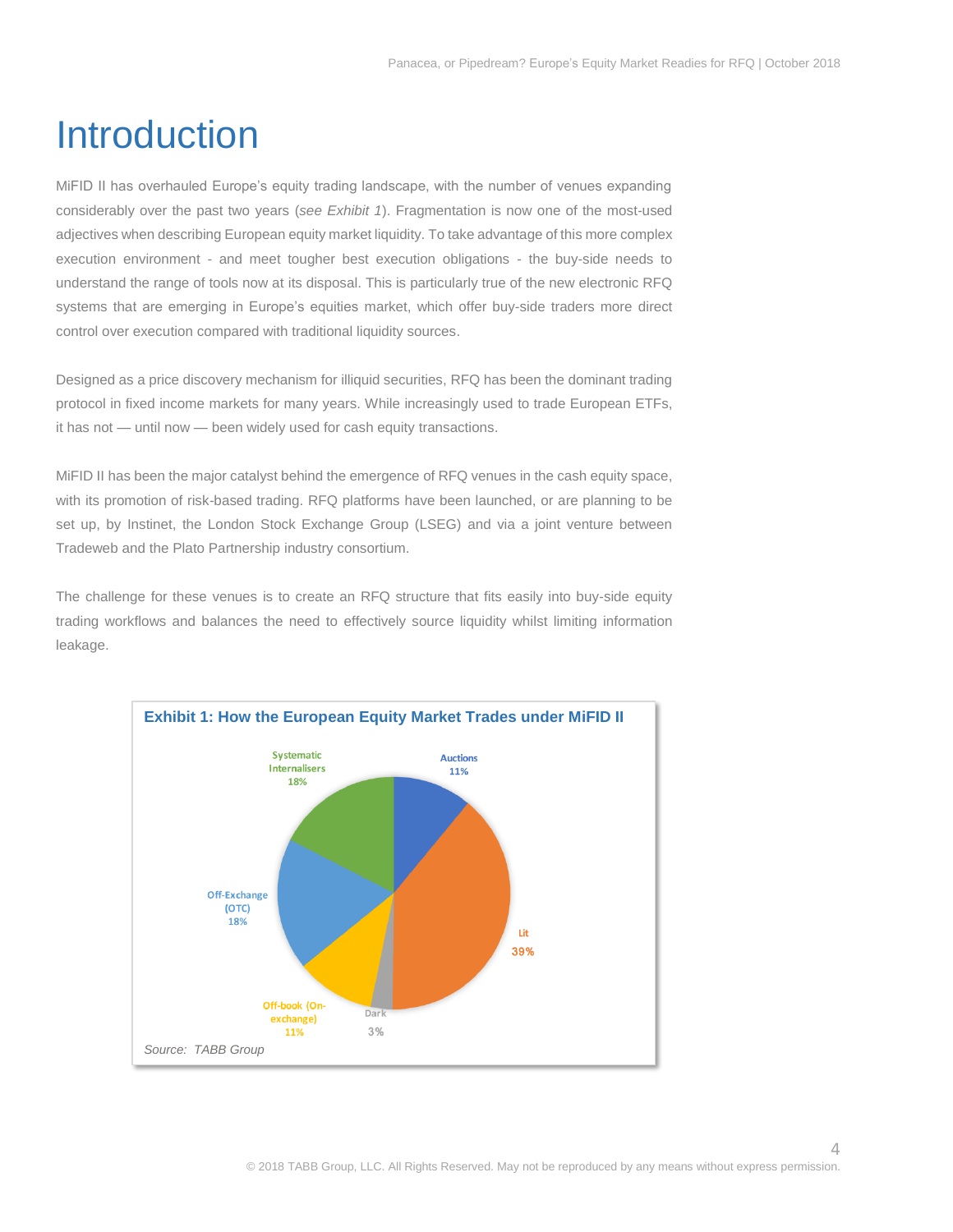# <span id="page-4-0"></span>What is RFQ and Why Now for Equities?

RFQ is the predominant manner of bespoke dealer-to-client risk transfer in fixed income markets. It is essentially a private auction, with buy-side firms simultaneously soliciting quotes from one or more named dealers. The buy-side firm provides the symbol, size and side it wants to trade, and risk providers respond with firm quotes. While the quotes are firm from the sell-side, the buy-side is not obliged to trade. The electronic RFQ protocol was popularised by venue operator Tradeweb in the late 1990s with its electronic US Treasury platform and is a method of execution with many benefits, ranging from limited pre-trade information disclosure to regulatory palatability. It is also highly effective at evidencing best execution by providing an electronic record of every trade and why a particular quote was selected over others.

The model has gradually been adopted in other regions and asset classes, perhaps most notably in European ETFs. Tradeweb opened a European ETF RFQ platform in 2012 which has enjoyed strong volume growth (*see Exhibit 2*).



Given its background, the RFQ model might seem ill-suited to the equities market, which is typically considered as highly electronic and liquid, and therefore appropriate for being traded on an agency basis via central limit order books (CLOBs). However, this characterisation is something of a misconception. In 2017, for instance, there were over 21,500 shares listed in Europe, of which just 1,495 were designated as liquid, according to the European Securities and Markets Authority (ESMA). For illiquid shares, and even for block transactions in liquid instruments, the use of principal capital, sales people and dealer networks play key roles in price discovery and execution. It is still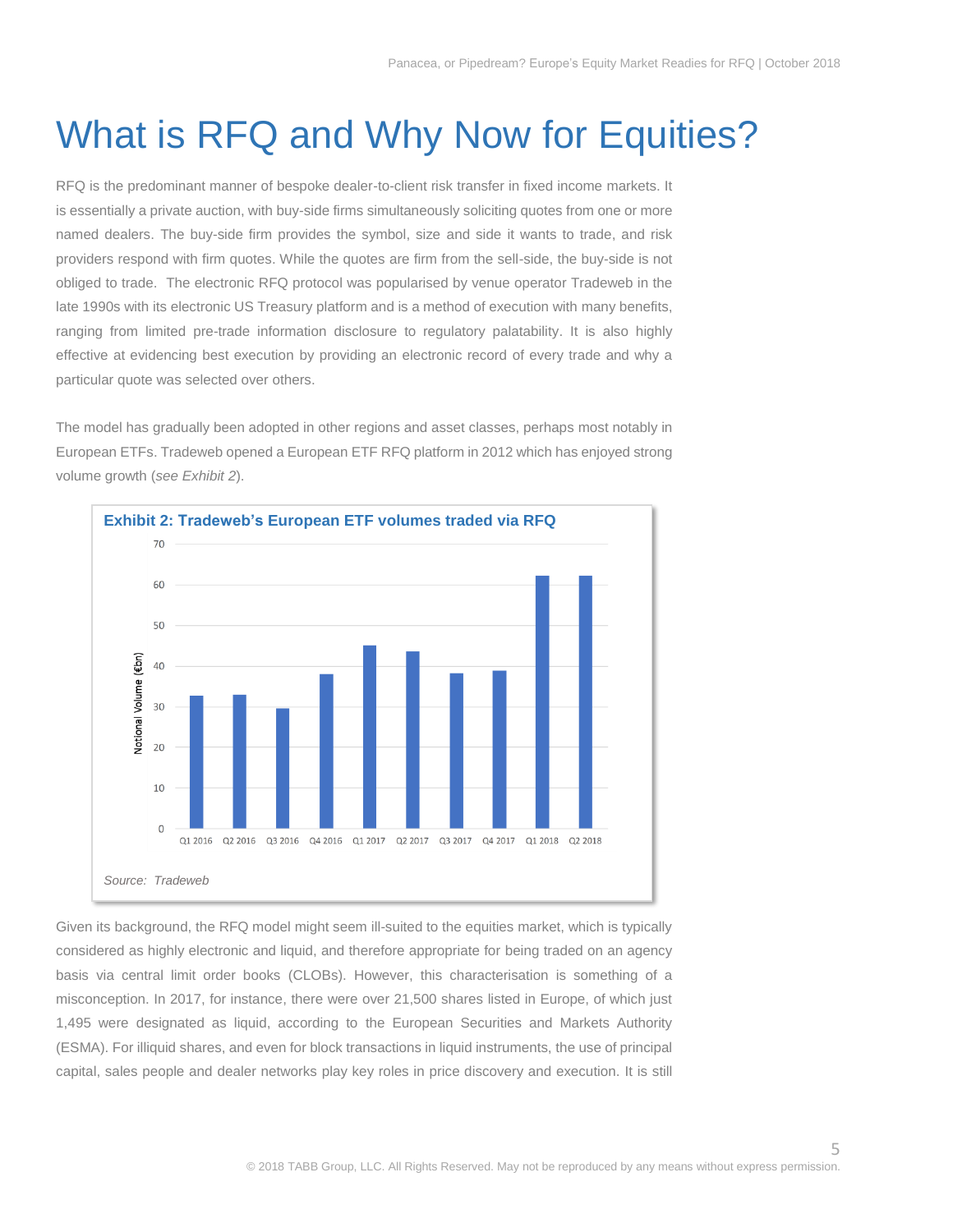the case that many of the largest equity trades are executed manually and have the least amount of electronic oversight.

*"Risk trading is more important than ever given the challenge in sourcing liquidity under MiFID II. However, it is the one area that has the least governance and most operational hazard associated with it."*

*-* Head of Equity Trading, European Buy-side Firm

Furthermore, regulatory changes in Europe under MiFID II have promoted risk trading, demanding new protocols to facilitate dealer-to-client risk transfer. Overall, the rulebook takes a prescriptive approach to equity trading, with the aim of promoting lit trading. Double volume caps have been introduced on dark pools, though exemptions exist for block (or large-in-scale) orders, while broker crossing networks (BCNs) have been banned. A new share trading obligation means the majority of trading must take place on-venue or through systematic internalisers (a regulatory status for firms that commit capital for clients). The rules have promoted the RFQ model for many reasons:

- It's lit. RFQ is one of the five pre-trade transparent, or lit, trading systems listed under MiFID [II'](http://ec.europa.eu/finance/securities/docs/isd/mifid/rts/160714-rts-1-annex_en.pdf)s RTS1. Trades below the large-in-scale (LIS) thresholds are exempt from dark pool caps;
- **Risk on.** Risk trading is being promoted under MiFID II given the increasing attractiveness of SIs. This, along with the banning of BCNs, through which banks deployed capital to clients under MiFID I, has created need for protocols facilitating dealer-to-client risk transfer;
- **On-venue**. RFQ trades take place on-venue, allowing transactions to meet MiFID II's share trading obligation and providing an audit trail for MiFID II's tougher best execution rules.

Other factors have also prompted the emergence of the RFQ. Multi-asset buyside trading desks have become the norm in recent years, so familiarity with RFQ protocols is higher than ever. There is also a desire to improve high-touch practices, on both the sell-side and buy-side, to gain efficiencies.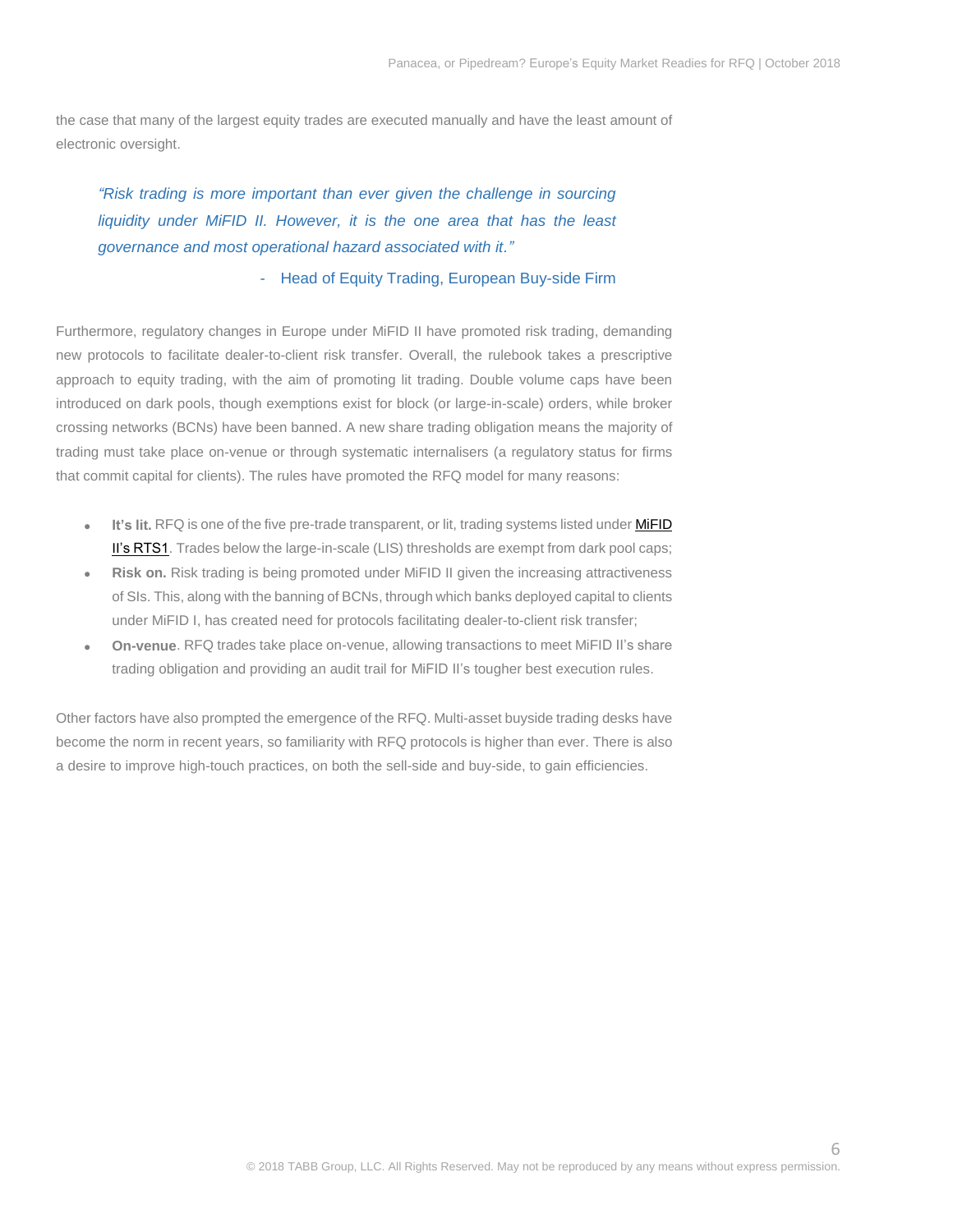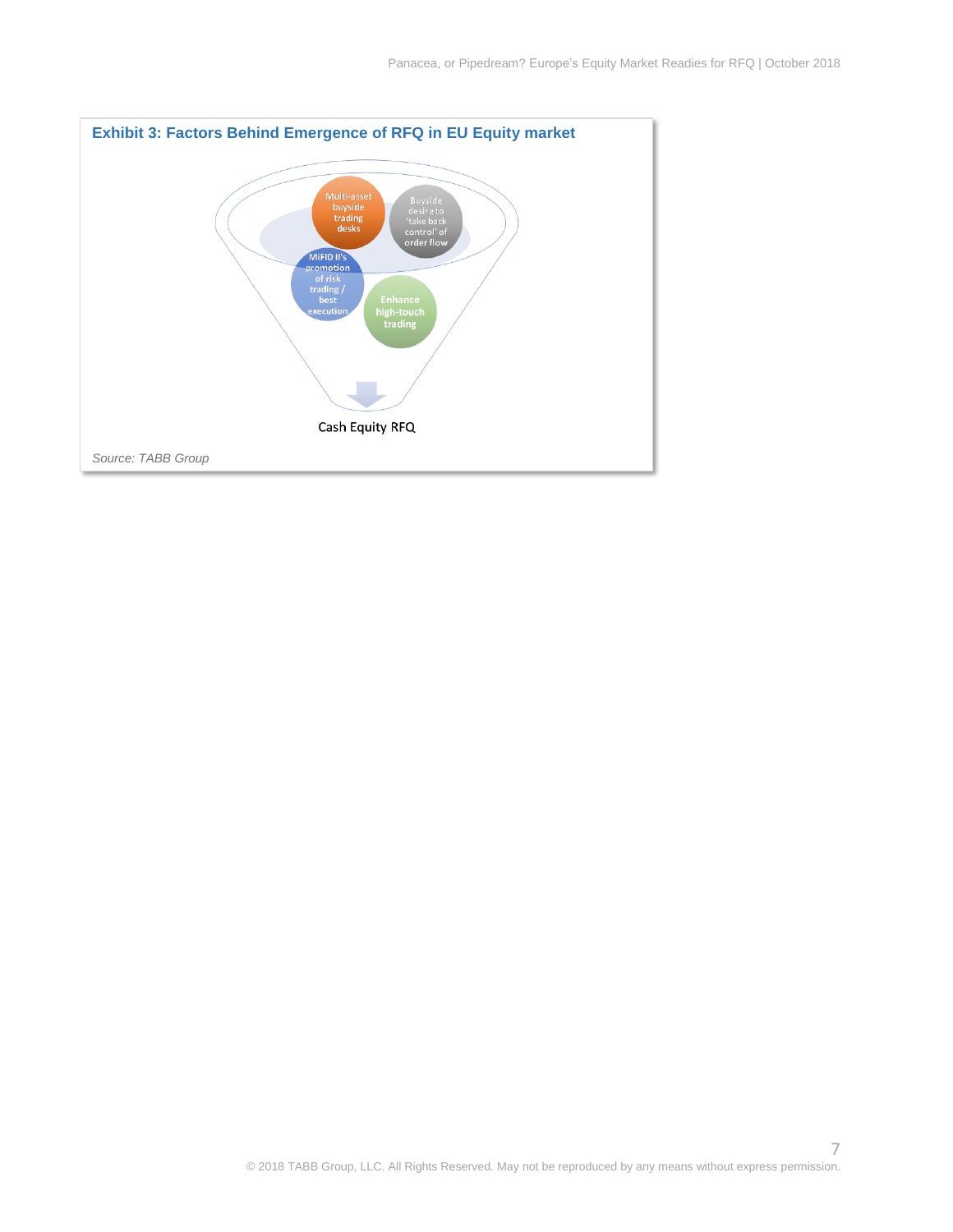# <span id="page-7-0"></span>Equity RFQ's Sweet Spot

So, where might RFQ systems fit in Europe's equity marketplace? While buy-side traders welcome any new trading system that can assist him or her in seeking block-sized executions with limited market impact, they have truly become a victim of choice in this regard. Conditional block venues, SIs, periodic auctions, sales traders and actionable indications of interest (IOI) have all become popular avenues for block-sized transactions in the post-MiFID II landscape.

*"RFQ will help with the whole swathe of orders somewhere in between the*  really big blocks and anything traded electronically. The really big clips we *won't RFQ."*

#### Head of Multi-Asset Trading, European Buy-side Firm

TABB Group's outreach indicated that RFQ venues will compete with all of these execution venues, except periodic auctions on which average execution sizes are fairly small. The liquidity being offered through RFQ mechanisms will likely start out at four to five times the volume being offered on lit exchanges, extending up to the LIS thresholds and beyond, potentially including trades worth up to €2 million, or 2% of a stock's ADV (*see Exhibit 4*). It was widely acknowledged that RFQ systems would not be useful for the biggest block trades, given the risk of information leakage, which will remain the domain of bilateral/negotiated execution channels.



#### **Exhibit 4: EU Equities Execution Channels and Average Execution Size**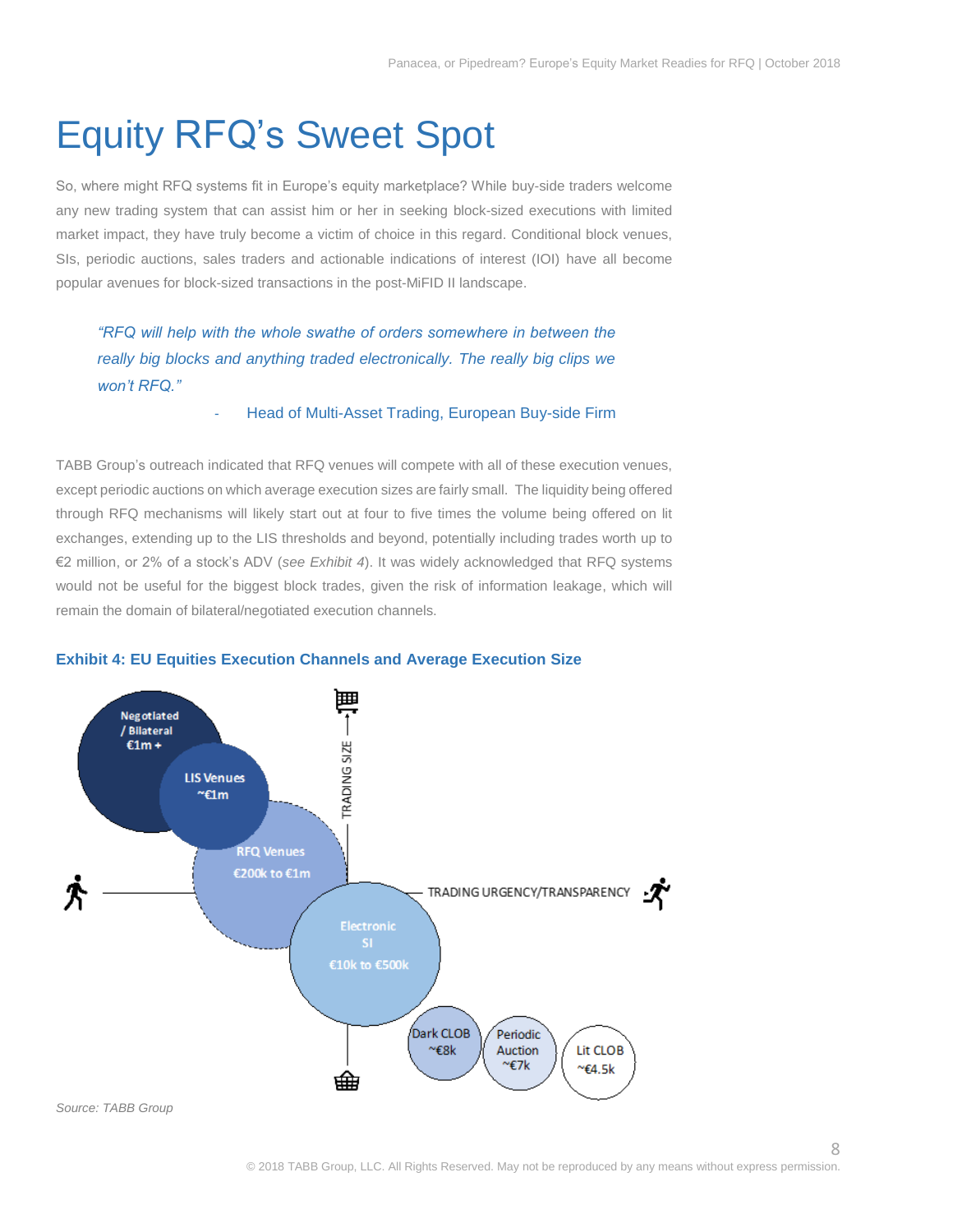To understand why an RFQ would help in these situations, it is useful to consider the typical approach taken by buy-sider traders when handling new orders. Firstly, most look for natural counterparties within conditional block crossing networks, such as those operated by Liquidnet, ITG Posit, Turquoise Plato Block Discovery and Cboe LIS. If no counterparty is found or if an order is only partially completed, buy-side traders may then look for a risk price. This process will vary from firm to firm, but most buy-side traders will scan indications of interest (IOIs) — used by brokers to express their willingness to buy or sell shares at a particular price — listed via Bloomberg or their EMS/OMS provider.

IOIs have had a poor reputation in the past due to abuse by brokers trying to phish out client interest without underlying positions. In response, IOIs have become increasingly detailed, helped by guidelines drawn up jointly by the Investment Association (IA) and Association for Financial Markets in Europe (AFME). These require brokers to distinguish between IOIs that are backed by a client position and those that reflect a house position held or wanted internally by a broker. This helps to provide a predictable level of market impact. Those backed with a client position can have no impact, while those that require some post-trade unwind may result in a higher level of impact. EMS providers have also undertaken efforts to improve the quality of IOIs displayed through their systems, particularly actionable IOIs, which can be interacted with electronically. Some EMS providers now offer something similar to a level two feed of actionable IOIs, ranked by quality — a metric based on a broker's typical response time, hit ratio and whether they have quoted in that name before. Dealers have also begun to offer tradeable IOI streams that can be targeted to certain clients via EMS providers.

*"If the RFQ systems become a portal for pre-trade price information, it will become really compelling. They can put more structure around an unstructured process and you can quickly become well informed."*

#### Head of European Equity Trading, Global Buy-side Firm

Despite these developments, responding to IOIs can still be a manual and unstructured process, that involves multiple steps and lacks clear rules of engagement. It may also rub up against the buy side's stringent new best-execution practices under MiFID II, which require investors to provide strong evidence around their execution decisions.

In contrast, an RFQ process allows investors to automate enquiries to multiple risk providers simultaneously. While it may be hard for a trader to justify why he or she made a phone call, it is much easier to show why a quote was picked during an RFQ, given the electronic audit trail provided by the process. Some of the new RFQ platforms are planning to create a central, pre-trade portal that aggregates IOIs from sell-side central risk books. This structure creates an audit trail from the point the RFQ was undertaken, including screenshots of the IOIs at the point the order was raised, helping to show why a broker was chosen and enhancing the governance around that decision.

 $\cup$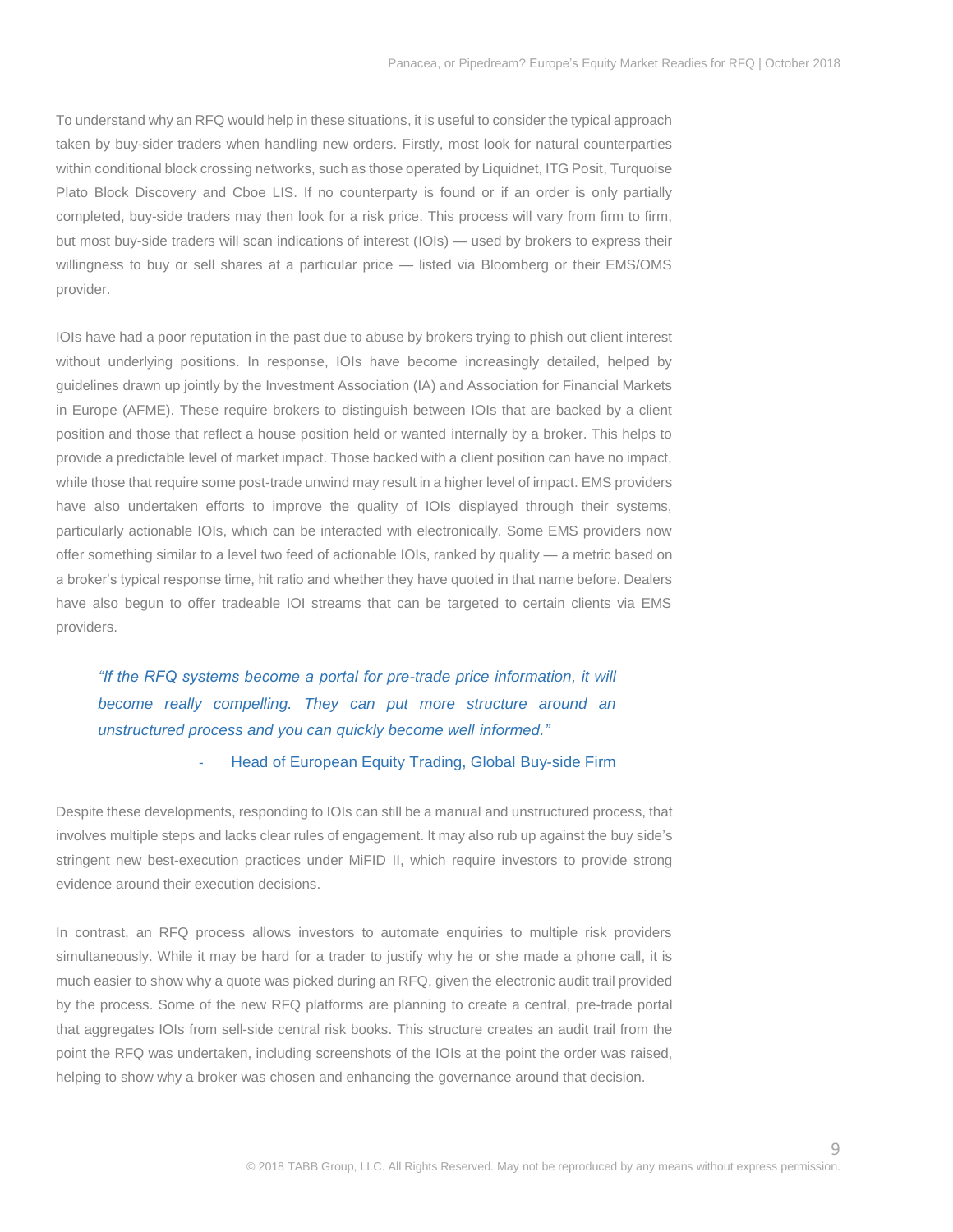# <span id="page-9-0"></span>How Equity RFQ Systems Work

The ultimate success of the RFQ protocol in cash equities will depend to a large degree on the functionality of each platform, and how easily they fit into existing workflows. TABB Group has outlined the key attributes of the three main RFQ platforms in Exhibit 5, as their pros and cons.

#### **Exhibit 5: Key Features of European Equity RFQ Venues**

| Initiative                                                                                                                                         | <b>Trading model</b>                                                                                                                                                                                                                                                                                                                                                                                 | <b>Disclosures during RFQ</b>                                                                                                                                                                                                                                                                                                                                                | <b>Firm-Up Process</b>                                                                                        | <b>Clearing</b>                                          | <b>Pros</b>                                                                                                                                                       | Cons                                                                                                                                                                                                                                   |
|----------------------------------------------------------------------------------------------------------------------------------------------------|------------------------------------------------------------------------------------------------------------------------------------------------------------------------------------------------------------------------------------------------------------------------------------------------------------------------------------------------------------------------------------------------------|------------------------------------------------------------------------------------------------------------------------------------------------------------------------------------------------------------------------------------------------------------------------------------------------------------------------------------------------------------------------------|---------------------------------------------------------------------------------------------------------------|----------------------------------------------------------|-------------------------------------------------------------------------------------------------------------------------------------------------------------------|----------------------------------------------------------------------------------------------------------------------------------------------------------------------------------------------------------------------------------------|
| <b>eBlock</b><br>A joint venture<br>between the<br>Plato Partnership<br>and Tradeweb.<br>Going live in Q4<br>2018.                                 | Buyside can directly access<br>platform through EMS/OMS,<br>or via a broker, and request<br>quotes from as manyrisk<br>providers as they wish. Risk<br>providers can stream IOIs into<br>system, categorised by<br>liquidity type (ie client<br>natural, house unwind). All<br>orders must be large-in-scale,<br>MAQ accepted. Planning to<br>introduce blotter scraping for<br>order entry in 2019. | Fully disclosed protocol; client<br>and risk provider will be<br>identified to each other during<br>RFQ process, but risk providers<br>won't know who competing<br>against. Buyside can choose to<br>hide both side and size of order.<br>Requestee can request to receive<br>quotes by IOI type.                                                                            | Manual-only firm-<br>up at launch.<br>Planning to launch<br>auto-complete in<br>2 <sup>nd</sup> phase (2019). | <b>Bilateral</b><br>settlement.                          | -Larger,<br>bespoke quotes<br>via disclosed<br>m ode l.<br>-Tradeweb on<br>m any buyside<br>desktops from<br>other asset<br>classes, plus<br>support of<br>Plato. | -No CCP, clients<br>will need to be<br>papered with<br>each risk provider<br>they trade with.<br>-Buyside will need<br>to disclose orders<br>in annual RTS28<br>report, as 'direct<br>order' rather than<br>transmitted via<br>broker. |
| <b>Blockmatch</b><br><b>RFQ</b><br>A segment of<br>Blockmatch MTF,<br>which is<br>operated by<br>Instinet Europe.<br>Went live in<br>January 2018. | Buyside can directly access<br>platform via EMS/OMS or via<br>a broker, and request quotes<br>from as many risk providers<br>as they wish. All participants<br>can stream IOIs into system,<br>categorised by liquidity type<br>(retail, institutional, principal<br>risk). Accepts orders of any<br>size, MAQ and MES accepted.<br>Planning to introduce blotter<br>scraping for order entry.       | Clients and risk providers can<br>choose to be fully disclosed to<br>each other; partially disclosed<br>(identify themselves by<br>counterparty group) ; or fully<br>anonym ous. RFQ sender chooses<br>who they want to disclose to -<br>they can both choose who and<br>how much information to<br>disclose.                                                                | Fully automated as<br>well as manual firm<br>up options<br>available.                                         | Centrally<br>cleared via<br><i>interoperable</i><br>CCP. | -CCP, clients do<br>not have to be<br>papered with<br>each risk<br>provider.<br>-Client given<br>control over<br>info disclosed.                                  | -Needs to build<br>up membership<br>base of<br>buyside/sellside<br>firms.                                                                                                                                                              |
| <b>LSE Request</b><br>for Quote<br>Run by London<br>Stock Exchange,<br>going live in<br>October 2018.                                              | Order entry by any LSE<br>member firm, via SOR or<br>liquidity-seeking algorithm.<br>Accepts trades of any size,<br>from minimum of 25% of LIS.<br>Alltrades are reported as 'on-<br>exchange'. Designed to fit into<br>existing sell-side automated<br>workflows and not<br>disintermediate the sell-side<br>community.                                                                             | Requestor can choose either<br>named or unnamed model, and<br>length of RFQ (3m in max which<br>is default). Under named model,<br>requestor can choose specific<br>counterparties to RFQ. Direction<br>and limit removed from request<br>before being presented to<br>liquidity providers but no<br>obligation for responders to<br>quote 2-way to promote best<br>pricing. | Auto-complete<br>platform, requiring<br>no manual<br>intervention.                                            | Centrally<br>cleared via<br>interoperable<br>CCP.        | $-LSE$<br>credibility/mem<br>bership.<br>base/CCP<br>-Does not<br>disintermediate<br>brokers<br>-Client given<br>control over<br>info disclosure.                 | -No pre-trade IOI<br>support.<br>-Relies on broker<br>support as<br>sponsored access<br>only.                                                                                                                                          |

#### *Source: TABB Group*

The RFQ protocol has two main variations: A fully disclosed RFQ protocol developed by Tradeweb and an anonymous model devised by rival fixed income operator MarketAxess. Both are evident in the RFQ models being adopted in Europe's cash equities market.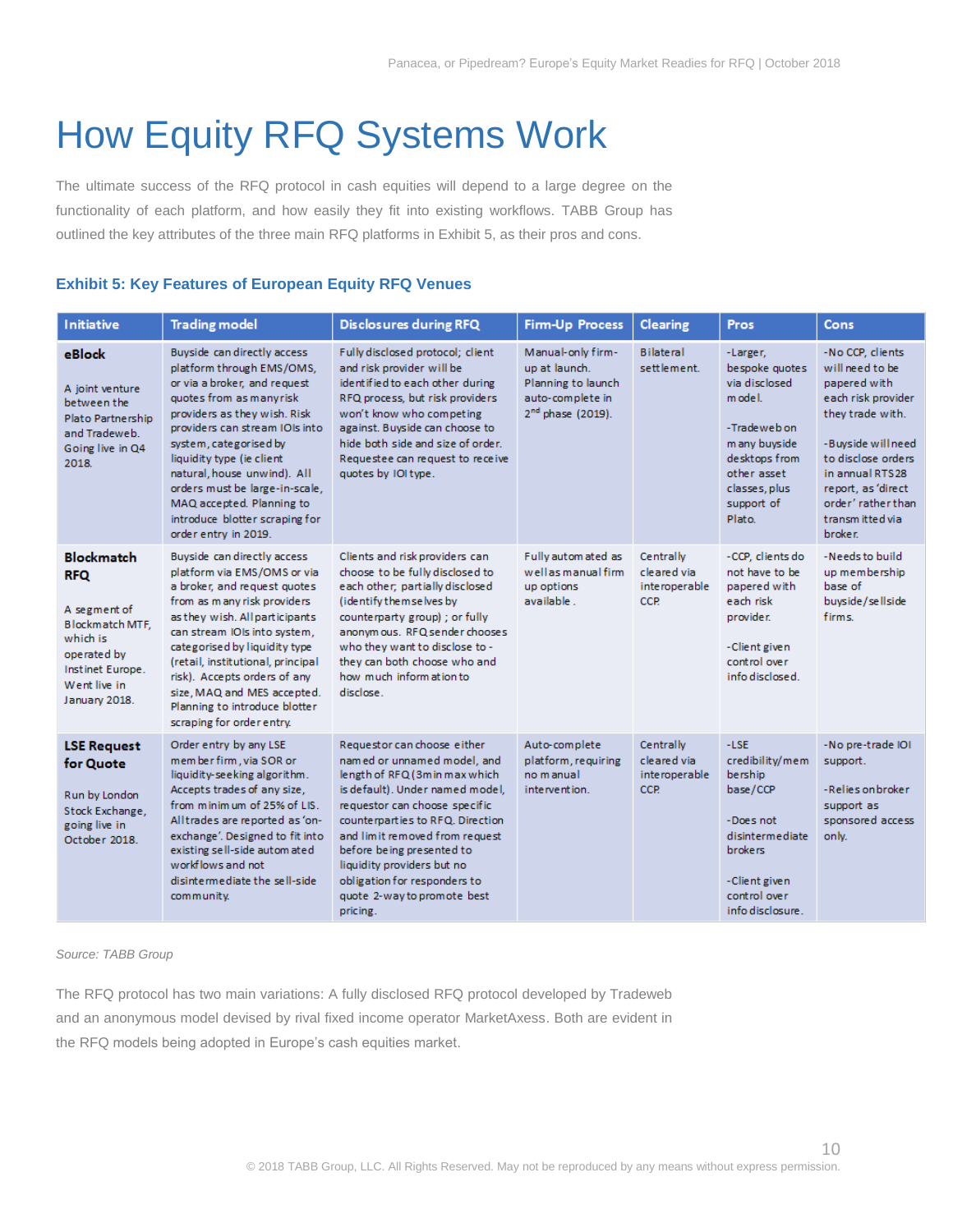eBlock will utilise the fully-disclosed protocol Tradeweb has pioneered in other asset classes. This means there is always full, two-way disclosure of counterparties, and trades will clear bilaterally between the two. In theory, this allows for more aggressively-priced quotes, in larger size, on the basis that dealers are more willing to quote to a buy-side firm they know and understand. To this end, eBlock stipulates that all trades must meet the LIS thresholds as stipulated under MiFID II. The downside is that the requestor and requestee must be contractually papered with each other to consummate a transaction. As a result of feedback from the buy-side, eBlock will also categorise quotes in line with the AFME/IA framework for IOIs, allowing them to distinguish between those that are backed by a client position and those reflecting a position held or wanted internally by a broker.

eBlock is being launched as a semi-automatic tool — buy-side traders are able to route orders electronically via their EMS/OMS but the RFQ broker selection and negotiation process is manual. However, eBlock has plans to launch blotter scraping functionality so orders can automatically be entered into the system from buy-side blotters, and to allow RFQ broker selection/negotiation to be completed automatically.

*"Tradeweb is not familiar to all equity traders, but that is not an insurmountable challenge, and, in any case, trading desks are becoming more cross-asset in their approach."* 

#### Head of European Equity Trading, Global Buy-side Firm

In contrast, Instinet's Blockmatch and the LSE's planned model offer users a choice between a fully disclosed or fully anonymous RFQ through a highly-automated, centrally-cleared model — accepting orders both above and below the LIS thresholds. The benefit of this approach is that it fits easily into existing electronic workflows: The RFQ becomes an execution destination just like any venue. Furthermore, it opens up the ability for asset managers to trade with a wider range of risk providers, even those they are not papered with, because all trades are centrally cleared.

*"The price and sizes on offer will differ significantly between the disclosed and anonymous RFQ platforms. In the disclosed model, the dealer will have full visibility over our toxicity/loss ratio and may be able to aggressively price. The anonymous model may be useful for the sell side to reduce risk positions and show positions in which they are axed and clips may be smaller."* 

#### Head of Multi-Asset Trading, European Buy-side Firm

All the platforms include measures to limit information leakage such as allowing the requestor to hide both the size and side of the transaction. This is known as a request-for-market and requires the risk provider to provide two-sided quotes.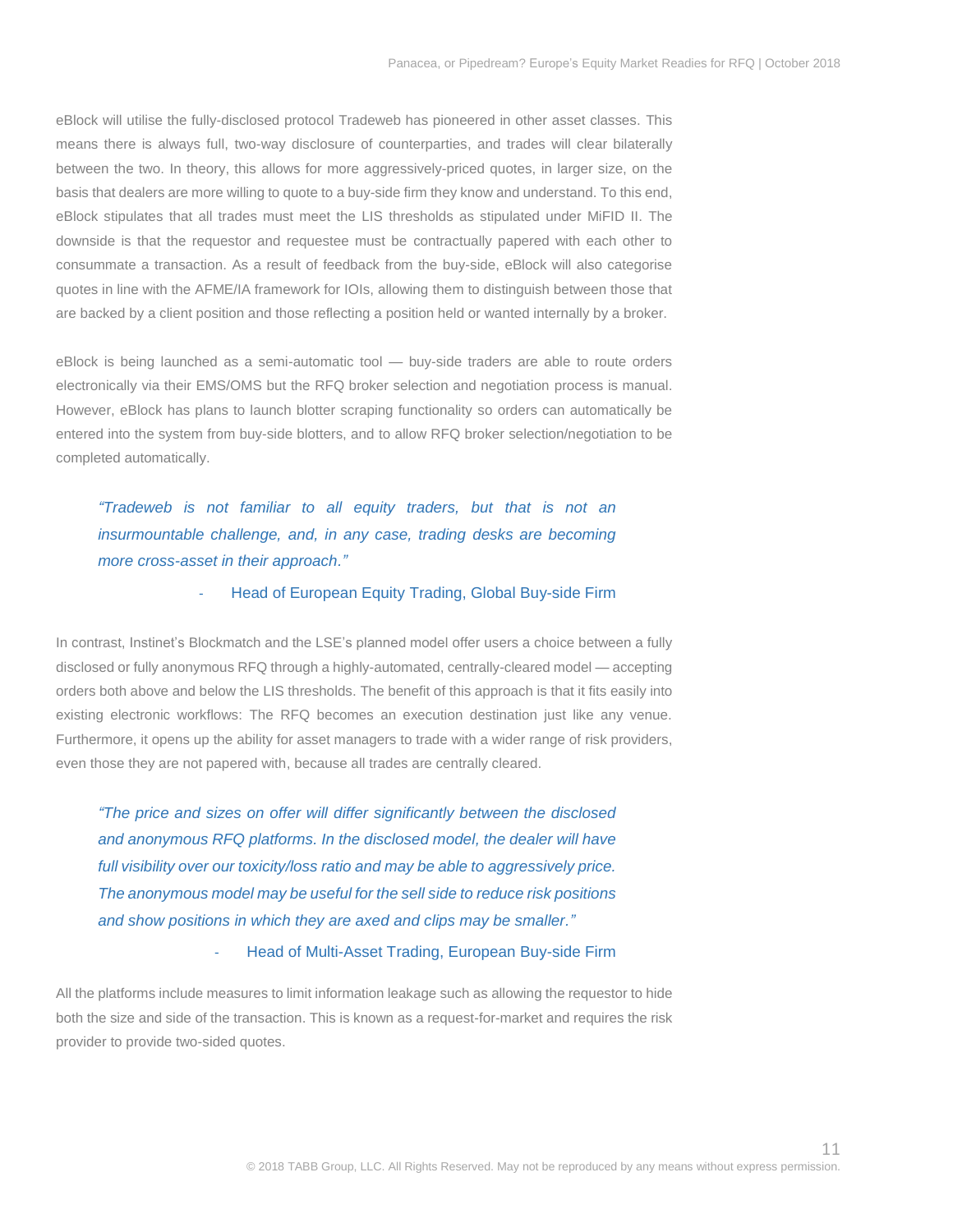# <span id="page-11-0"></span>The Case For and Against Equities RFQ

TABB Group's outreach found a wide range of views on the emergence of the RFQ protocol in cash equities, with many pros and cons. We summarise these in Exhibit 6.

#### **Exhibit 6: Overall Pros and Cons of RFQ Adoption in Equities**

| <b>PROs</b>                                                                                                                                                                                                                                | <b>CONs</b>                                                                                                                                                                                                                                                                          |
|--------------------------------------------------------------------------------------------------------------------------------------------------------------------------------------------------------------------------------------------|--------------------------------------------------------------------------------------------------------------------------------------------------------------------------------------------------------------------------------------------------------------------------------------|
| Reduces market impact on large trades by<br>restricting pre-trade disclosure to limited number<br>of potential counterparts.                                                                                                               | RFQ is an unfamiliar new trading protocol for many equity<br>dealers and may be costly/difficult to implement into current<br>workflows on both buy-side and sell-side.                                                                                                              |
| RTS 1 Compliant. RFQ is 'lit' construct under MiFID<br>II. Trades conducted on RFQ platforms that are<br>below large-in-scale not subject to dark pool caps.<br>May hold up better to regulatory scrutiny versus<br>SIs/periodic auctions. | There is a high risk of information leakage associated with<br>RFQ, particularly with large blocks, making it harder for the<br>winning broker to unwind its risk. That leakage may<br>automatically fed back into quotes, causing spreads to widen<br>on RFQ platforms as a result. |
| Easy to evidence broker selection and best<br>execution, as RFQ provides audit trail of quotes<br>received and why one selected over the others.                                                                                           | Given technological cost/resource associated with<br>implementing RFQ workflow, may be more difficult for<br>smaller dealers/buy-side firms to use. Reinforces dominance<br>of bigger houses.                                                                                        |
| Disclosed RFQ model makes it easier to police<br>behavior and risk provider can understand risk<br>profile of requestee, allowing for more aggressive<br>quotes.                                                                           | May disintermediate traditional sell-side providers,<br>weakening their relationship with buy-side, leading to lack of<br>colour around the market.                                                                                                                                  |
| Automates execution of manual/phone trades and<br>allows interaction with multiple risk providers at<br>once, freeing up traders to focus on more difficult<br>orders.                                                                     | May be used to bring pre-agreed trades on-venue via an<br>'RFQ-to-one', which is not in spirit of rules.                                                                                                                                                                             |
| Quotes received during RFQ are firm, therefore no<br>opportunity for broker-dealer last look, unlike an SI.<br>Also possibility for 'off-tick' pricing, whereas SI may<br>be forced to adhere to tick size regime.                         | There is no guarantee of identifying liquidity during RFQ<br>process and reputation of RFQ could be irretrievably damaged<br>through misuse by dealers.                                                                                                                              |
| On-venue transaction, allowing investors to trade<br>with a broader audience of risk providers, including<br>non-SIs (e.g., Dutch principal trading firms), while<br>meeting MiFID II trading obligation.                                  | Could result in unnecessary repetition of process if sales<br>traders follow up RFQ with a call to the client to understand<br>the bigger picture and if more trading to be done.                                                                                                    |

#### *Source: TABB Group outreach, August 2018*

Almost all respondents believed RFQ venues would help simplify the often unstructured, manual and lengthy process around risk trading. The bilateral nature of transactions was also cited as key benefit, encouraging more bespoke and larger quotes for the buy-side. Respondents also pointed out the benefits of RFQ versus SI transactions. While SIs are not obliged to trade at the quotes they advertise, RFQ quotes are firm. Furthermore, there is not always direct contact between a buy-side firm and an SI operator. SI interactions, particularly those involving electronic liquidity providers,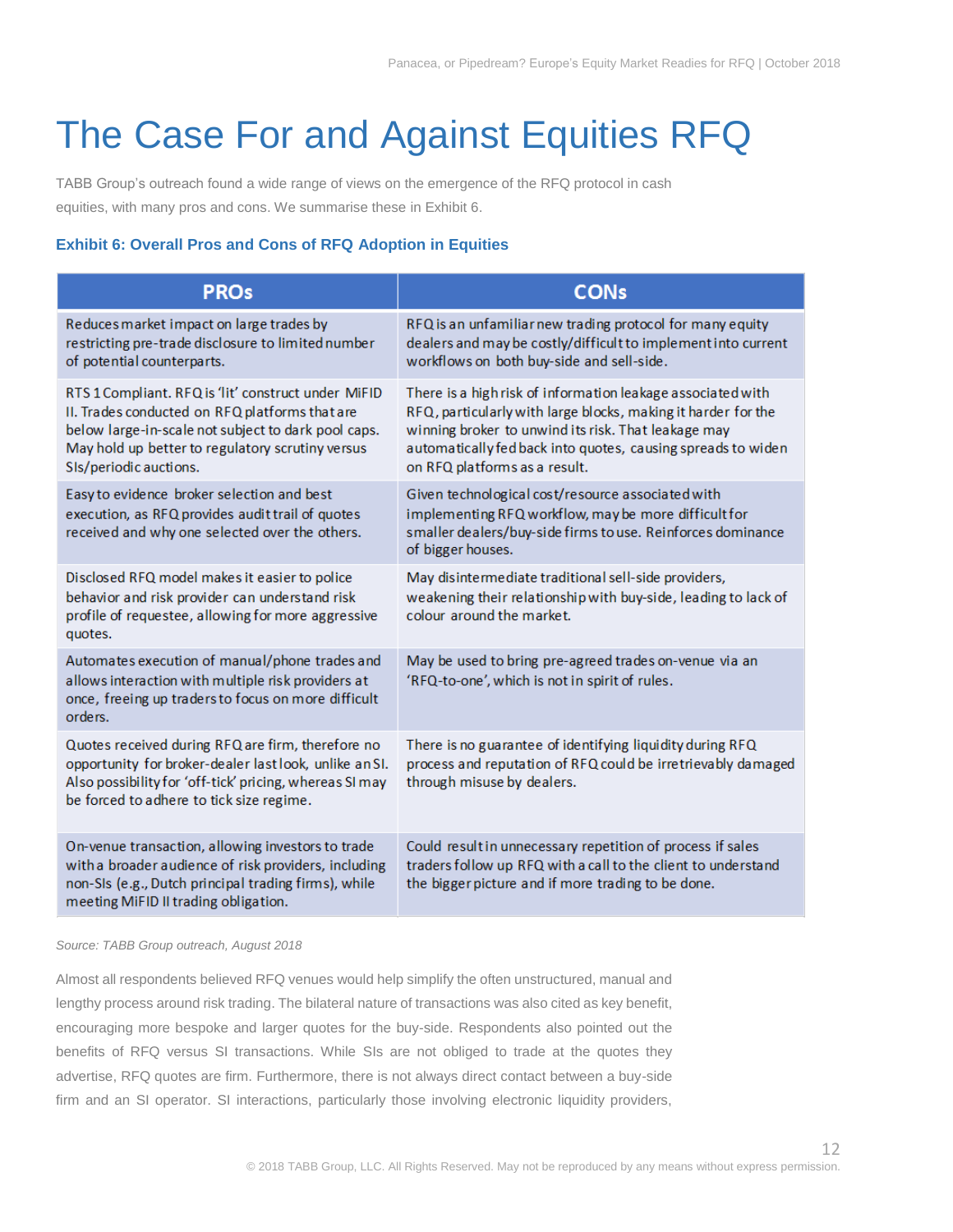typically take place via brokers and are regarded as an electronic channel for smaller orders. In addition, the fact that RFQ protocols take place on-venue allows investors to access a broader range of risk providers, including non-SIs, while meeting MiFID II's share trading obligation. For example, many Dutch principal trading firms have chosen not to register as an SI under MiFID II because of the onerous capital requirements that comes with doing so. RFQ mechanisms offer a way for these firms to trade with the buy side bilaterally, via a venue construct. That said, there are some limitations of the RFQ model, including the potential for information leakage. During an RFQ, an investor may effectively be signalling to several firms it is a large buyer or seller of a stock – while the winning broker may find it harder to unwind its position (assuming it takes the position against its risk book).

### Buy-side View

The majority of buy-side respondents TABB Group spoke to were positive toward the emergence of the RFQ protocol. For them, it was seen as a way to automate risk trading in a MiFID II-compliant fashion, and gain access to a wider range of risk providers.

*"The goal for any RFQ process is automation, to reduce workflows on the desk and improve efficiency. This helps the trader make better decisions in line with best execution."* 

<span id="page-12-0"></span>Senior Equity Trader, European Buy-side Firm

The major considerations of any new trading system for the buy-side are ease of use and information leakage. In terms of ease of use, the level of familiarity with the RFQ protocol among the buy-side traders TABB Group spoke with was generally high, with some exceptions. In terms of information leakage, many buy-side traders said they had already provided feedback to many of the RFQ venues, stating what they would expect to see from the systems to limit information leakage (*see Exhibit 7*).

#### **Exhibit 7: What the Buy-side Wants from RFQ Venues**

- $\cdot$ Ability to receive two-sided quotes to hide side of transaction
- $\bullet$ Receive quotes filtered by underlying liquidity source (ie client natural, house unwind)
- $\bullet$ To select specific RFQ counterparties, by name or type of firm
- $\bullet$ Observe IOIs pre-trade, filtered by underlying liquidity source
- $\bullet$ Observe execution quality statistics per broker (hit rates, toxicity, number of times winning RFQ) and automatically implement into **RFQ** selection
- $\bullet$ Ability to automate order entry and auto-complete RFQ, under specified circumstances

*Source: TABB Group*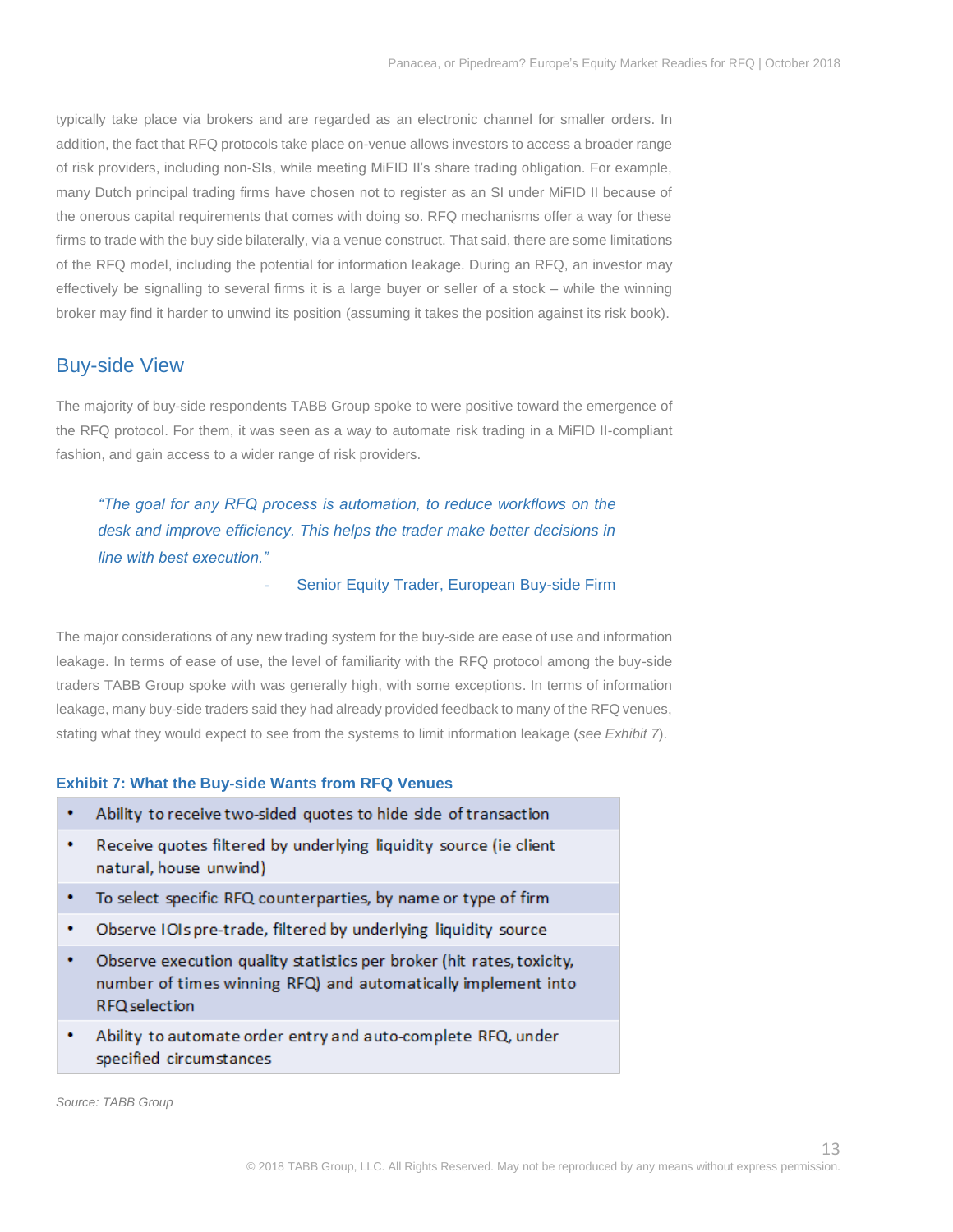### <span id="page-13-0"></span>Sell-side View

Among the sell-side community, the benefits of RFQ from a regulatory and workflow perspective were noted. That was coupled with a strong sense of scepticism over the potential for information leakage and a deterioration of existing buy-side relationships. Tier one banks held the most concern, particularly over the issue that a winning broker in an RFQ process may be left with a position that it needs to unwind, with several other dealers aware of its situation, increasing the market impact as a result. If this higher market impact is automatically fed back into quotes, an investor may get a worse price through an RFQ then they would have done via a bilateral trade. There is a view that for particularly sensitive trades, a bilateral trading relationship works better because it limits information leakage. It was noted by some bulge bracket dealers that the amount of risk capital they had deployed to clients had declined under MiFID II, contrary to initial expectations. This had led them to be more selective about which clients they provided risk to – and more willing to use a bilateral relationship when they do deploy risk. There was also the concern that RFQ adoption may weaken existing sellside/buy-side relationships by taking away calls in certain situations – reducing the colour being made available to the sell-side and making interactions worse as a result.

*"We are using less risk under MiFID II and being more selective about who we provide that risk to. We would rather have a bilateral relationship, and don't see the advantage of using RFQ. The risk of information leakage means our quoted prices would be worse than those provided bilaterally."*  Managing Director, Equities, Global Sell-side Firm

That said, mid-tier banks were more optimistic, regarding RFQ venues as a way to better distribute their capital and automate elements of their high-touch franchises. It was noted that tradeable IOI streams among some of these banks might not be as sophisticated as at bigger houses, making RFQ venues more appealing to them. Furthermore, resource pressures appeared to be more acute at mid-tier firms, making the need to automate some elements of high-touch functions more pressing and enabling sales traders to be focused on higher-value, more difficult transactions.

*"RFQ won't change the equity world completely but it will automate hightouch workflows and will take away calls on a number of stocks. We're being squeezed everywhere, and people are our biggest cost. We want those we have left to concentrate on high-quality conversations."*

- Global Head of Cash Equity Execution, Mid-Tier Sell-side Firm

### <span id="page-13-1"></span>Non-bank View

The Non-bank risk providers TABB Group spoke to expressed strong support for RFQ systems. Such firms lack traditional sales trading functions, and RFQ systems represent a new way for them to

-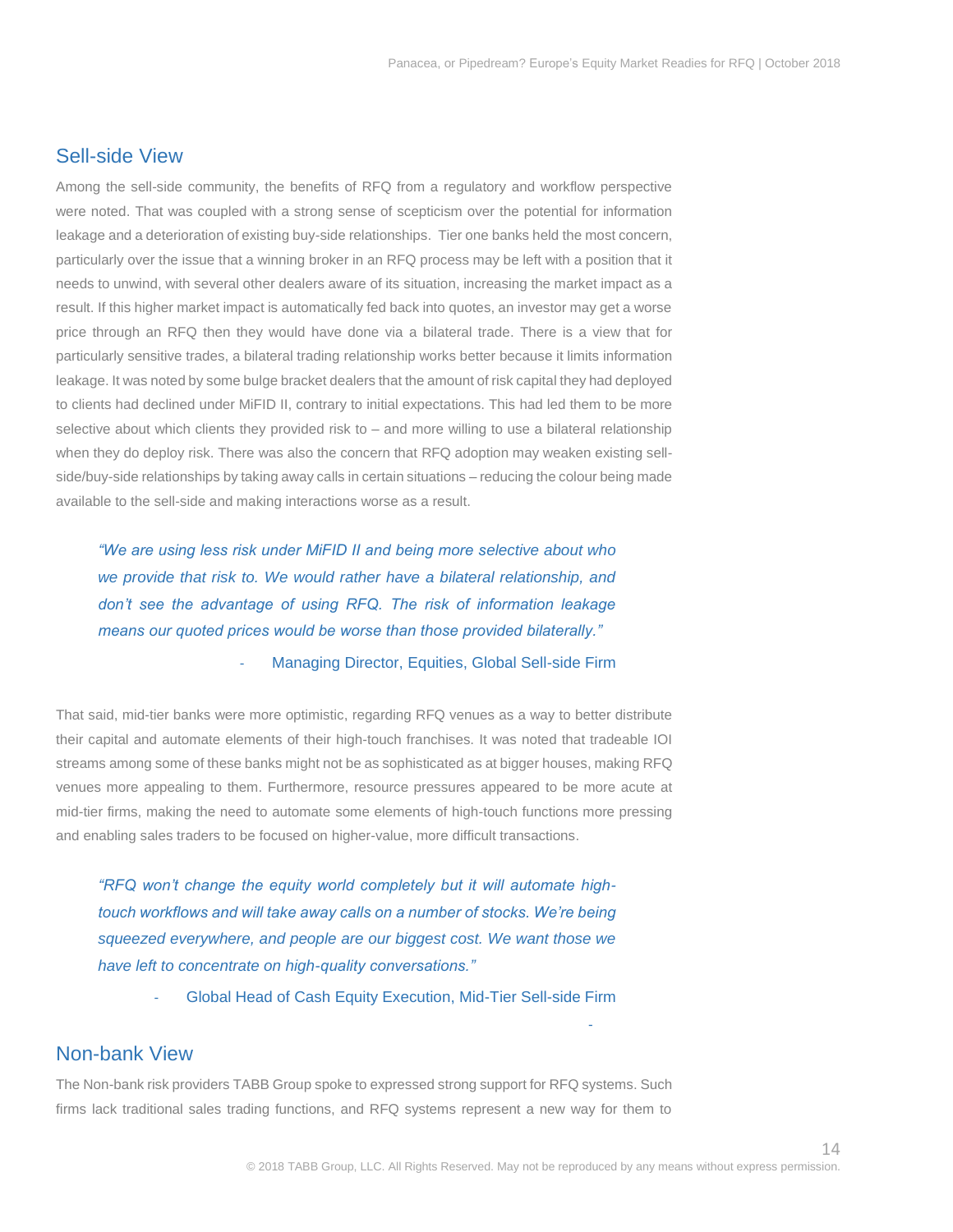-

distribute their liquidity to the buy side without the need for significantly more staff. These firms cited their preference for the direct/disclosed nature of RFQ transactions, which would enable them to offer liquidity in larger size. It also benefits those risk providers that want to deploy capital without adopting SI status. Such firms can use RFQ protocols to deploy capital whilst meeting MiFID II's share trading obligation as transactions take place on-venue from a regulatory perspective.

*"We're an SI but do not see that as an avenue for trading blocks. We would be more willing to provide size via RFQ because we know who we are quoting to."* 

Senior Executive, Electronic Market-Maker

### <span id="page-14-0"></span>**Conclusion**

Developments in cash equity markets are typically adopted by other asset classes over time. It therefore seems counterintuitive that the RFQ protocol – a popular form of execution for fixed income and derivative instruments – is now being unleashed on Europe's equities market.

But in many ways buy-side equity trading desks are facing the perfect storm in Europe. The volumes they are being required to handle continue to climb, costs and compliance pressures are rising and accessing liquidity in an increasingly fragmented post-MiFID II landscape is challenging.

When viewed through this lens, the emergence of RFQ trading systems represent a much-needed and highly plausible innovation. There is clearly an increasing role for any alternative trading model that assists clients in seeking block-sized executions with limited market impact. Where RFQ platforms may become especially compelling is in being able to pull together the vast amounts of information on inventories held by dealers and other risk providers in a single portal – and automate enquiries to these multiple sources of risk simultaneously. This will enable medium-sized flow to be handled in an automated fashion, freeing up resources for more difficult trades.

As a bilateral trading model at heart, the emergence of the RFQ reinforces the view that the concept of a centralised marketplace for equities is breaking down in Europe, as well as the desire among the buy-side to take back control of their order flow.

The question is where this development leaves the sell side: If RFQ displaces sales traders, traditional sell-side/buy-side relationship may weaken – leading to a flight to quality. Bulge bracket providers say they are getting closer to their biggest and best clients and would prefer to deploy capital to these clients through existing voice and electronic channels. Ultimately, if RFQ systems prove useful for the buy-side, the sell-side will have to follow. For some smaller brokers, RFQ may even be a way to deploy capital to clients they have not dealt with before.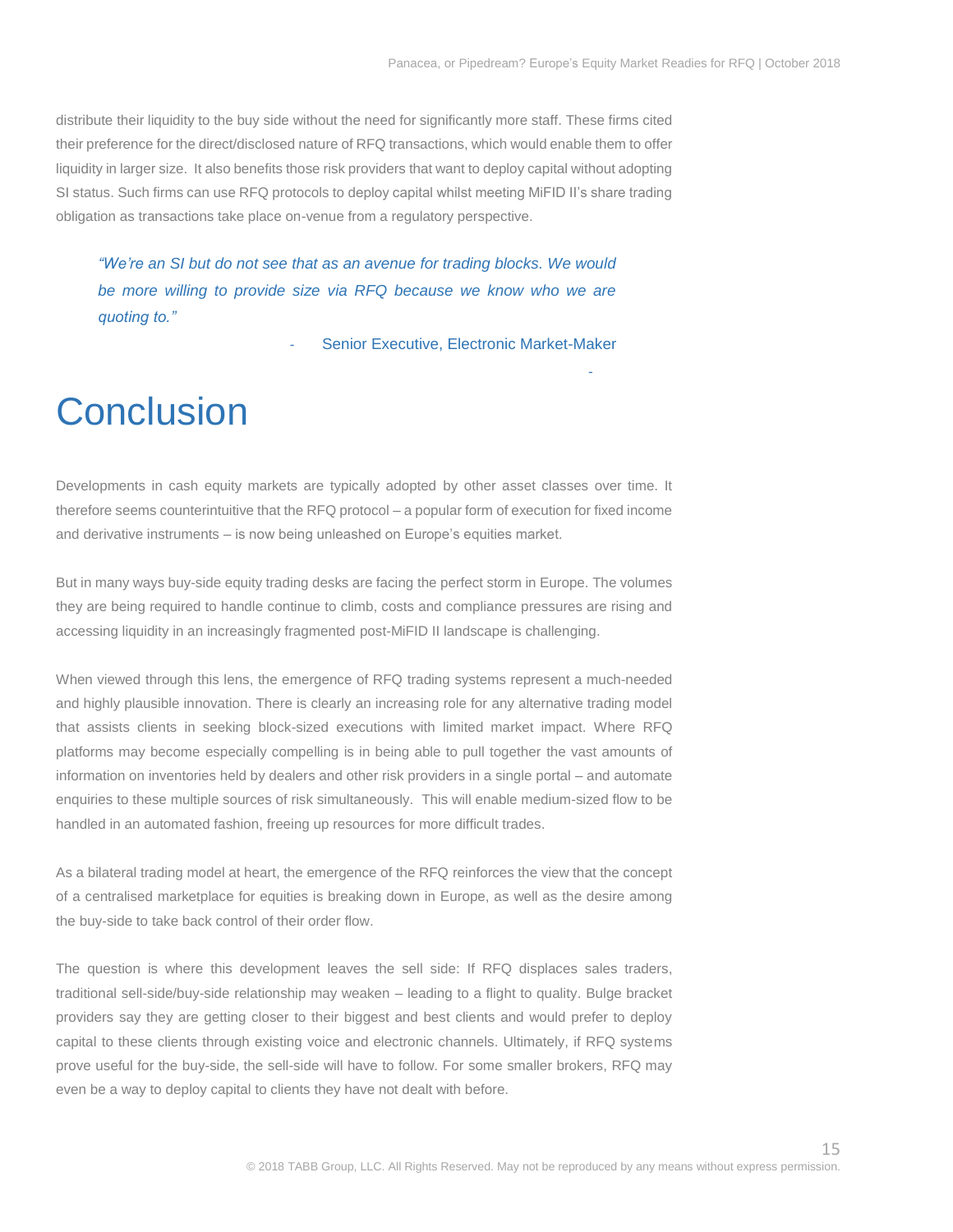### <span id="page-15-0"></span>About

### <span id="page-15-1"></span>**TABB Group**

TABB Group is a financial markets research and strategic advisory firm focused exclusively on capital markets. Founded in 2003 and based on the methodology of first-person knowledge, TABB Group analyzes and quantifies the investing value chain, from the fiduciary and investment manager to the broker, exchange and custodian. Our goal is to help senior business leaders gain a clearer understanding of issues and trends within financial markets, so they can better grow their businesses. TABB Group members are regularly cited in the press and speak at industry conferences. For more information about TABB Group, visit [http://www.tabbgroup.com/.](http://www.tabbgroup.com/)

### <span id="page-15-2"></span>**TABB Group Equities Practice**

TABB Group's Equities Research Practice, led by TABB Group Founder and Research Chairman Larry Tabb, examines market structure, trading, regulatory and technology issues impacting global equity markets. TABB research is a critical decision-support tool that provides financial institutions and the support ecosystem with proprietary data and analysis on trends within the community of equity market professionals. Our research is used by legislators, regulators and market participants worldwide to make strategic and policy decisions surrounding equities trading.

### <span id="page-15-3"></span>**The Author**

Tim Cave, Analyst [tcave@tabbgroup.com](mailto:tcave@tabbgroup.com) 

Tim joined TABB Group in February 2017, as a research analyst based in London. Cave researches and writes about major European market structure issues affecting the equities and listed derivatives markets. Before joining TABB, he spent more than seven years as a journalist and editor with Financial News, a London-based Dow Jones publication and sister title to The Wall Street Journal. His areas of coverage included market structure, trading technology and financial regulation. He began his career at professional services firm Deloitte, where he gained a chartered accountancy qualification. Tim is a graduate of the University of York in the UK, where he earned a BSc in economics.